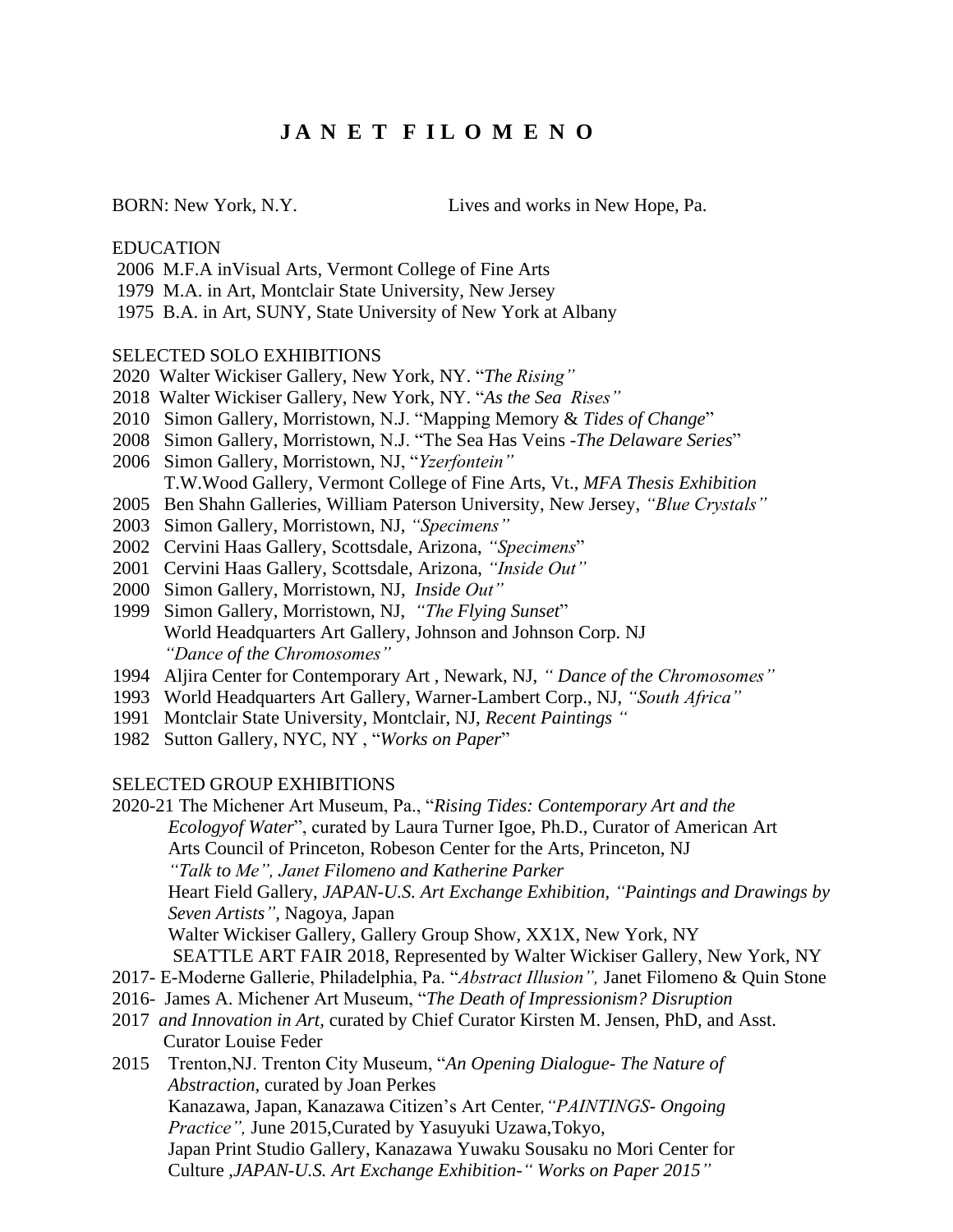- 2014 Morpeth Contemporary, NJ, *"Steel and Water*", Janet Filomeno and John McDevitt
- 2012 J. Cacciola Gallery, New York, NY, *Gallery Group Exhibit* George Segal Gallery, Montclair State University, NJ, *Faculty Exhibition*
- 2011 J.Cacciola Gallery, New York, NY, "*Janet Filomeno and Hollis Heichemer*" James Oliver Gallery, Philadelphia, Pa."*Physical Graffitti,*"curated by Pam Farrell IFAE/ART PALM BEACH 2011, Florida, Represented by J. Cacciola Gallery, NY
- 2010 TIAF/ ART TORONTO 2010, Canada, Represented by J.Cacciola Gallery,NY
- 2008 Spheris Gallery, Hanover, New Hampshire, "*GRAI Faculty Exhibition*"
- 2007 James Cohan Gallery, New York, NY, "*Postcards From the Edge*"
- 2006 Berrie Center Gallery, Ramapo College, NJ. *"Palpable Painting*" curated by Sydney Jenkins
- 2005 Robert Miller Gallery, New York, NY, "*Postcards From the Edge*" LoRiver Arts Gallery, Beacon, New York, *Gallery Group Exhibit* Ben Shahn Galleries,William Paterson University,NJ, *Faculty Exhibition* Power Art Center, William Paterson University, NJ, "*Art of Foundations"* Gallery One, Montclair State University, *Faculty Exhibition*
- 2004 LoRiver Art Gallery, Beacon, New York, *"Motherwell and Influence"* Brent Skimmer Gallery, New York, New York, *"Postcards from the Edge*
- 2003 Wonkwang Gallery, Wonkwang University, Korea, "*MSU Faculty Exhibit"* Cervini Haas Gallery, Scottsdale, Arizona ,*Gallery Group Exhibition* Gallery Camino Real, Boca Raton, Florida , *Artists from the Gallery*
- 2002 Sperone Westwater Gallery, N.Y., N.Y. *" Postcards From The Edge"* Morris Museum, New Jersey,*" Select New Jersey Artists*" curated by Harry Simon Gallery Camino Real, Boca Raton, Florida, *Gallery Group Exhibit* Cervini Haas Gallery, Scottsdale, Arizona, *Gallery Group Exhibit* Bristol Myers Squibb Gallery, Princeton, New Jersey, " MIND/BODY", curated by Kate Somers (catalogue)
- 2001 Schloss Goldegg Exhibition Space, Salzburg, Austria , (catalogue) "*Art-Science Fusion Project*", curated by Dr.Gabriele Seethaler, traveled to Universita La Sapienza, Roma, Italia (catalogue) UpRiver Gallery, Chengolu, Sichuan Province, China, ,*MSU Faculty Exhibition* (catalogue) Sara Meltzer Gallery, New York, New York, *"Postcards From the Edge*" Bloomfield College, New Jersey, "*Journeys: Within and Beyond"*
- 2000 Cervini Haas Gallery, Scottsdale, Arizona "*Inaugural Show*" Central Academy of Art & Design, Beijing, China, MSU Faculty (catalogue) Goldstrom Gallery, NYC, NY , "*Black and White"* Featherstone Gallery, Martha's Vineyard, Massachusetts, "*Selections"*
- 1999 Mi Qiu Modern Art Workshop, "*Transcending Boundaries",* College of Fine Arts Shanghai University, China (catalogue) Alexander and Bonin Gallery, NYC, NY, "*Postcards From the Edge*", ( A Benefit for VISUAL AIDS). Peder Bonnier Gallery, NYC, NY, " *Art of the Heart"*
- 1998 Goldstrom Gallery, NYC, NY.,"*Space and Surface"*(catalogue) essay Dana Bucerzan Montclair Art Museum, Montclair, NJ*, "Fine Arts Annual"* (catalogue)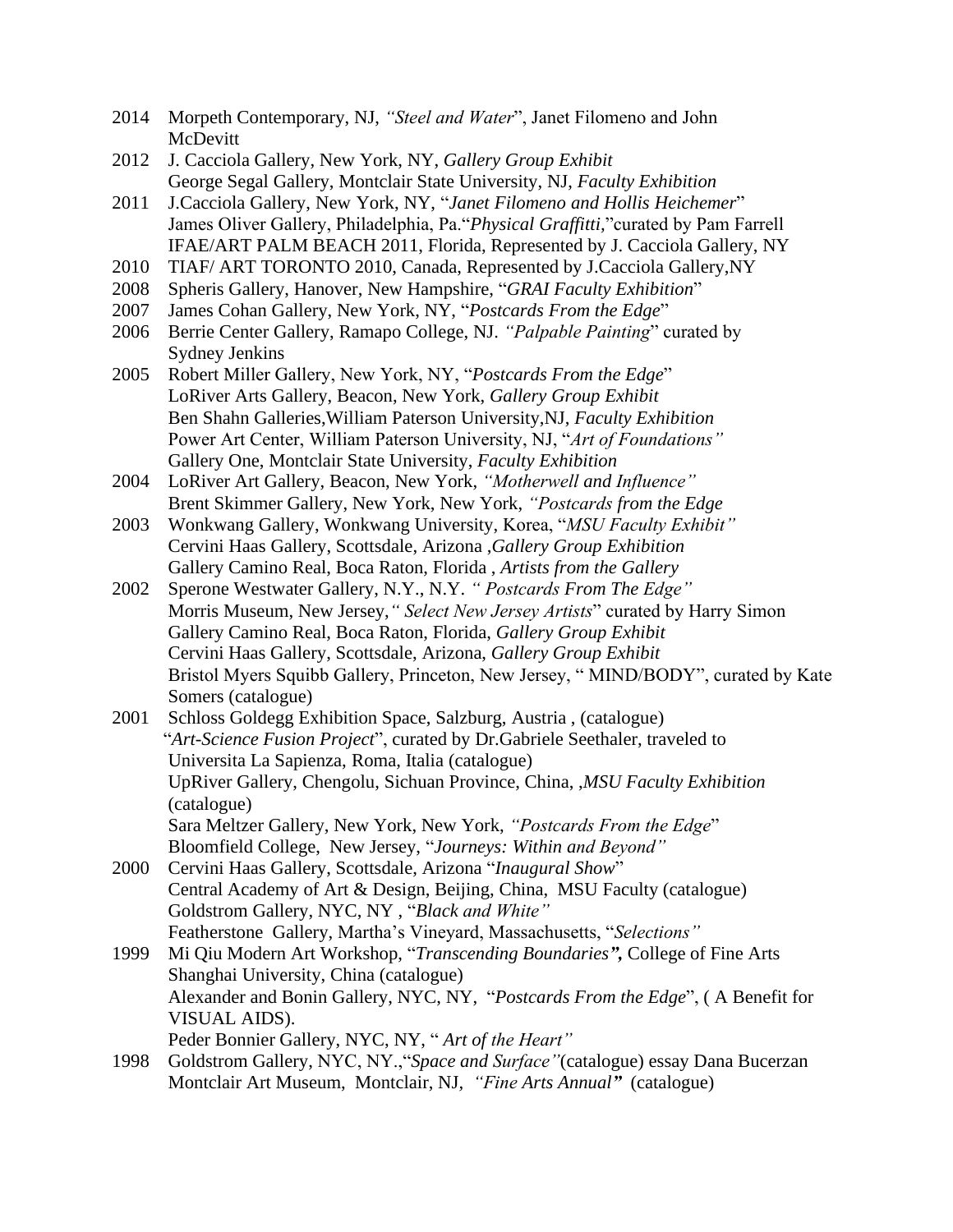Hunterdon Art Museum, NJ., "*Small Works"* Midland Gallery, Montclair, NJ, " *6 Minds in an Intimate Format"* 1996 Denison University Art Gallery, Ohio, *" Women: Rites of Passage"* curated by Carol Nathanson,PhD. (catalogue) traveled to 1995 Bowling Green University Art Gallery, Ohio, "*Women: Rites of Passage"* Walter Wickiser Gallery, NYC, NY., ( 3-person show) Wright State University Art Galleries, Ohio, "*Women: Rites of Passage"* curated by Carol Nathanson (catalogue) Aljira Center for Contemporary Art, Newark, NJ, "*Definitive Decade"* 1993 Belgis Friedel Gallery, NYC, NY., ( 3-person show) 1992 AJ Lederman Gallery, Hoboken, NJ (invitational group) Phyllis Rothman Gallery, Fairleigh Dickinson University, NJ, " *New Jersey Painting Today*" (curated by Zoltan Buki) Aljira Center for Contemporary Art, Newark, NJ, "*Choices"* Schering Plough Corp.Art Gallery, NJ , "*20th Century Landscape* " Wetherholt Galleries, Washington, DC , "*International Women's Exhibit of Contemporary Art"* Paterson Museum, Paterson, NJ , " *Artists Invite Artists"* William Carlos Williams Center, NJ , (3-person show) curated by Kay WalkingStick Blackwell Street Gallery NJ , "*Recent Paintings*"(two-person show) 1984 AT&T Bell Laboratories NJ (invitational group) Tweed Gallery, NJ , " *All That Glitters"* curated by Sally Swenson Sutton Gallery, NYC, NY (2-person show) Newark Museum, Newark, NJ, " *On and Off the Wall"* 1981 Sutton Gallery NYC, NY, " *Paper Assemblages*" Korn Gallery, Drew University NJ, " *Sewn, Woven and Knotted*" City Without Walls Gallery, Newark, NJ, ( invitational group) NY Carlsberg Glyptotek Museum, Copenhagen, Denmark , " International Festival of Women Artists Sutton Gallery, NYC, NY, " *Beyond Canvas, The Paper Palette*" Cayman Gallery, NYC, NY, "*Trends Three"* (catalogue) Douglas College/Rutgers University, NJ, "*New Jersey Women Artists*"(catalogue) 1978 Gallery One, Montclair State University, NJ, (2-person show) Hunterdon Art Museum, NJ, "*22nd National Print Exhibition*" (catalogue) Morris Museum, NJ , "*22nd National Print Exhibition*" (catalog) Art Center of Tenafly, NJ, "*Printmaker Affiliates*" Andre Wauters Gallery, NYC, NY, " *Drawings"* Somerset Community College Art Gallery, NJ, "*Tri-State Exhibition"* Bergen Community Museum, NJ , (invitational group) 1976 Oxford Gallery, Rochester, NY, (invitational group) 1975 State University of New York at Albany Art Museum, NY, (catalogue) Albany Institute of History and Art, NY , "*Regional Exhibition"* 1973 State University of New York at Albany Art Museum, NY (invitational Castleton State University Fine Arts Gallery, Vt. *Group Exhibition*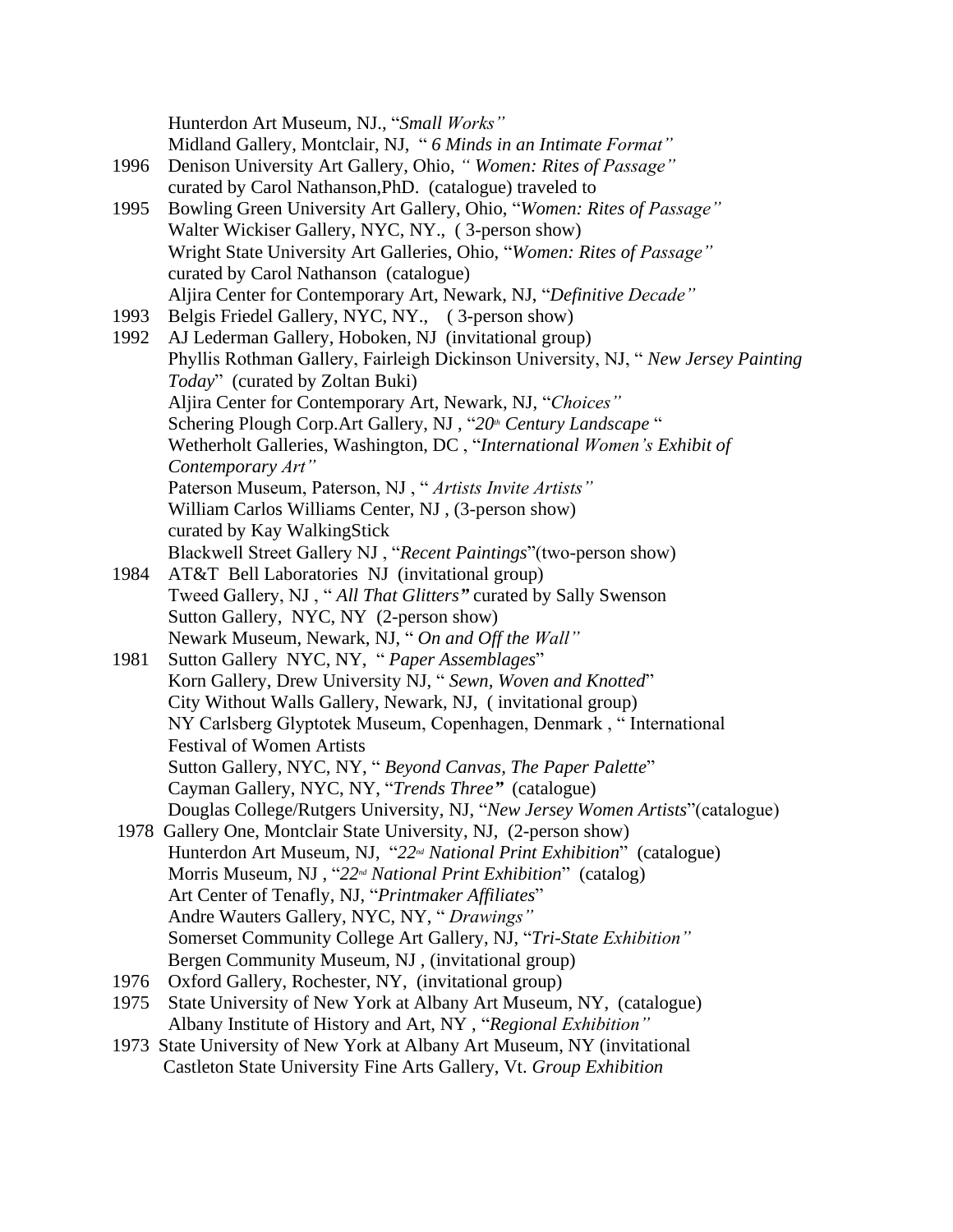### OTHER PROFESSIONAL AFFILIATIONS AND FACULTY APPOINTMENTS

2006- Present Artist Mentor, The Art Institute of Boston at Lesley University, MFA in Visual Arts Program

Artist- Teacher for MFA in Visual Arts Program, Vermont College of Fine Arts

- 1996-2014 Adjunct Professor of Fine Art , Montclair State University, NJ
- 2004-2008 Adjunct Professor of Fine Art, William Paterson University, NJ
- 2001 Guest Lecturer for Graduate Program in Painting, William Paterson University, NJ

## SELECTED AWARDS AND HONORARIUMS

- 2008 Great River Arts Institute, Bellows Falls,Vermont, Artist in Residence
- 2007 Featherstone Center for the Arts, Martha's Vineyard, Ma., Artist in Residence
- 2005 William Paterson University, NJ, honorarium, invited guest lecturer "Blue Crystals"

## SELECTED PUBLICATIONS

- 2020 Walter Wickiser Gallery, NY, NY. "THE RISING", Janet Filomeno, essay by Edward Lucie Smith
- 2018 Walter Wickiser Gallery, NY, NY. "AS THE SEA RISES*",* Janet Filomeno
- 2011 "100 ARTISTS of the MID ATLANTIC", E.Ashley Rooney, Schiffer Publishing, Pa. Janet Filomeno," THE SEA HAS VEINS –THE DELAWARE SERIES", catalogue essay Gail Gregg, exhibit at the Simon Gallery, NJ. Scott Edwards, "Rough Waters", Bucks County Art & Culture Magazine, May/June issue William Paterson University, Ben Shahn Galleries, NJ "BLUE CRYSTALS", catalogue essay, Joyce B. Korotkin. Yoon, Yer-Yok, Director of Wonkwang Art Gallery, "Invitational Exhibition-MSU Faculty", Wonkwang University, Korea, catalogue essay
- 2002 Kate Somers, "MIND BODY", The Gallery at Bristol Myers-Squibb, NJ
- 2001 Dr. Luigi Pirandello, "ART SCIENCE FUSION", L"Universita di Roma Sapienza Rome, Italy, catalogue essay Massimo Pandolfo,Universite Libre de Bruxelles, Belgium
- 2000 Donald Kuspit, "On the Inside", Simon Gallery, NJ and Cervini Haas Gallery, Scottsdale, Arizona, INSIDE OUT (catalogue) Dr. Gabriele Seethaler, "ART SCIENCE FUSION", Salzburg, Austria, Catherine Bebout, " TRANSCENDING BOUNDARIES", catalogue, Mi Qui Modern Art Workshop, Shanghai, China The Goldstrom Gallery, NY,NY, "SPACE and SURFACE", catalogue essay Dana Burcezan The Montclair Art Museum, "NEW JERSEY ARTS ANNUAL", catalogue introduction by Ellen Harris
- 1995 Dept. of Art & Art History, Wright State University, "WOMEN: RITES OF PASSAGE", catalogue essay by Carol Nathanson, Ph.D.

## SELECTED BIBLIOGRAPHY

2020 BUCKS COUNTY COURIER TIMES, "Art in a Time of Pandemic", painters, poets, sculptors, musicians, tackle the events of 2020, James McGinnis, Oct.9, 2020 BUCKS COUNTY COURIER TIMES, "Best of 2020", James McGinnis, Dec.30,2020 TOWN TOPICS, *"Rising Tides: Contemporary Art and the Ecology of Water" at the Michener Art Museum, featured artist Janet Filomeno "Blue Crystals Revisited no.9"* Smithsonian Magazine, Museum Day Exhibits, Michener Art Museum, "Rising Tides"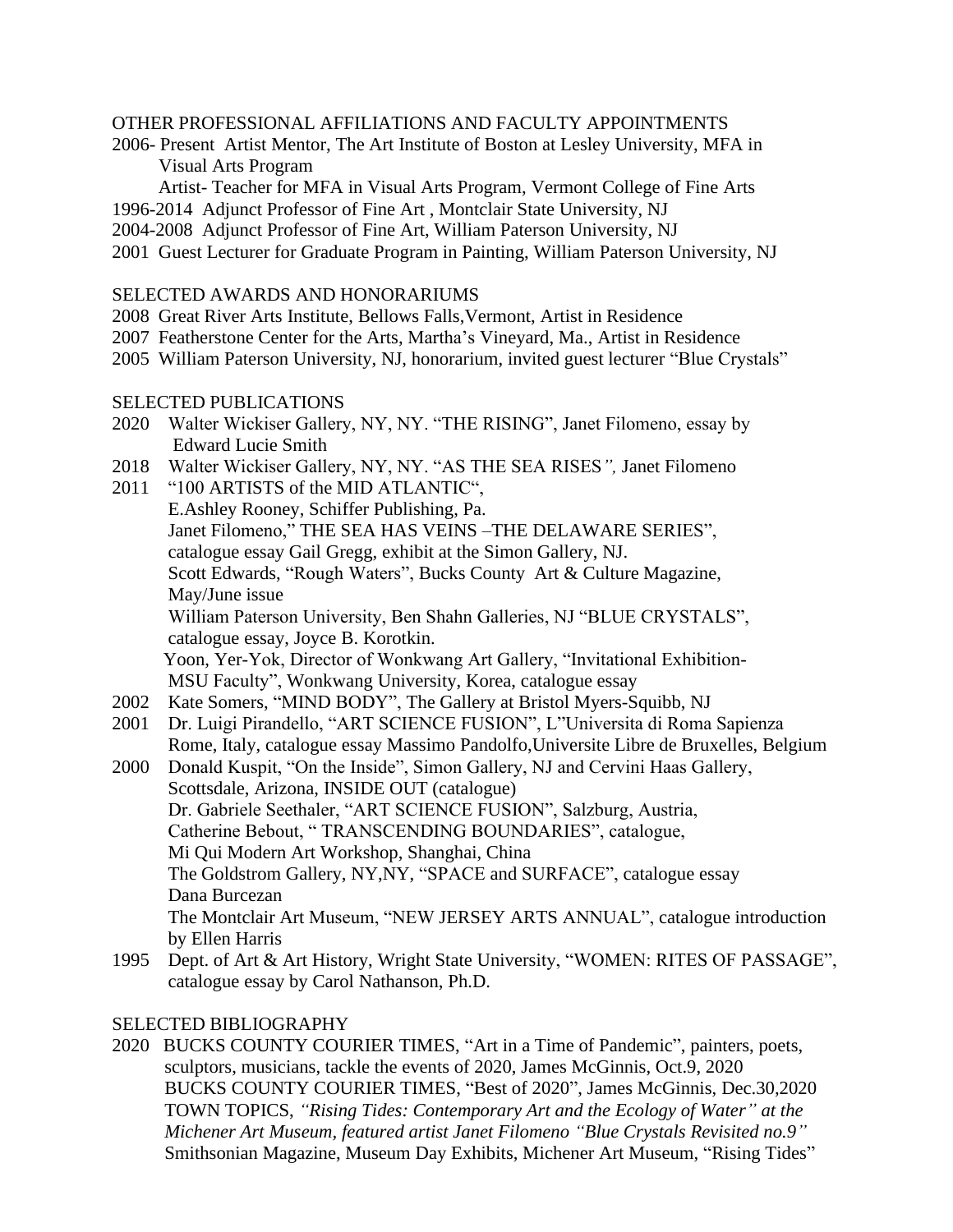- 2013 ARC MAGAZINE, Caribbean Art and Culture Magazine, Oct.24, 2013. Front Cover Feature, *Delaware no. 11*
- 2008 Scott Edwards, "Rough Waters", BUCKS COUNTY MAGAZINE OF ART & CULTURE, May/June 2008, pg.56
- 2007 THE NEW HOPE GAZETTE, May 24, 2007.
- 2006 THE MONTCLAIR TIMES, Arts, April 6, 2006.
- 2000 THE MARTHA'S VINEYARD TIMES, June1, 2000
- 1998 THE MONTCLAIR TIMES, June 25
- 1995 Jud Yalkut, THE DAYTON VOICE, Ohio, April 27, 1995 William Zimmer, "Dance of the Chromosomes," THE NEW YORK TIMES October 30 Carl Hazelwood, "Dance of the Chromosomes", brochure essay, Aljira Center for Contemporary Art, NJ Eileen Watkins, THE STAR LEDGER, October 21 Eileen Watkins," South African Odyssey," THE STAR LEDGER, November 25
- 1991 Kate Forsythe,"South African Inspiration,"THE HUDSON REPORTER, Dec.4 Jill Angelini, THE JERSEY JOURNAL, November 6 Eileen Watkins, THE STAR LEDGER, November 25 Michele Mitkowski, THE DAILY RECORD, September 12 Eileen Watkins, THE STAR LEDGER*,* July 11, 1982 and June 5
- 1983 Vivien Raynor, THE NEW YORK TIMES, May 29
- 1981 William Pellicone*,* ART SPEAK, April 1982

#### SELECTED ARCHIVAL DATABASES

2014- Present The Guggenheim Museum, NYC, Archives Collections: Artist Files A0008 2008- Present James A. Michener Art Museum, Janet Filomeno, Bucks County Artists 2012-Present Smithsonian Institution Libraries, Janet Filomeno, catalogue "Inside Out" Essay Donald Kuspit , 2000, exhibit at Simon Gallery,NJ and Cervini Haas Gallery, Scottsdale, Arizona Museum of Modern Art(MOMA), NY,Janet Filomeno, archival material file. Getty Museum Library**,** Space and Surface, Dana Bucerzan, Artists exhibition, Goldstrom Gallery 1998 Rutgers University Libraries; Contemporary Women Artists Files: Janet Filomeno 1999 Brooklyn Museum Libraries & Archives, NY, Janet Filomeno , archival material.

SELECTED COLLECTIONS The James A. Michener Museum of Art, Pa. Chris Luce Architects, Pa. Cognizant Technology Solutions, NJ Coventry Insurance, Philadelphia, Pa. McKee Nelson LLP, New York, NY Spector & Dimin, LLP, NJ CSR Group, NJ Dr. John Joseph Seaman, NJ Montclair Art Museum, NJ Berlex Laboratories, NJ State University of New York at Albany, NY Castleton State University, Vt. Printmaking Workshop of New Jersey